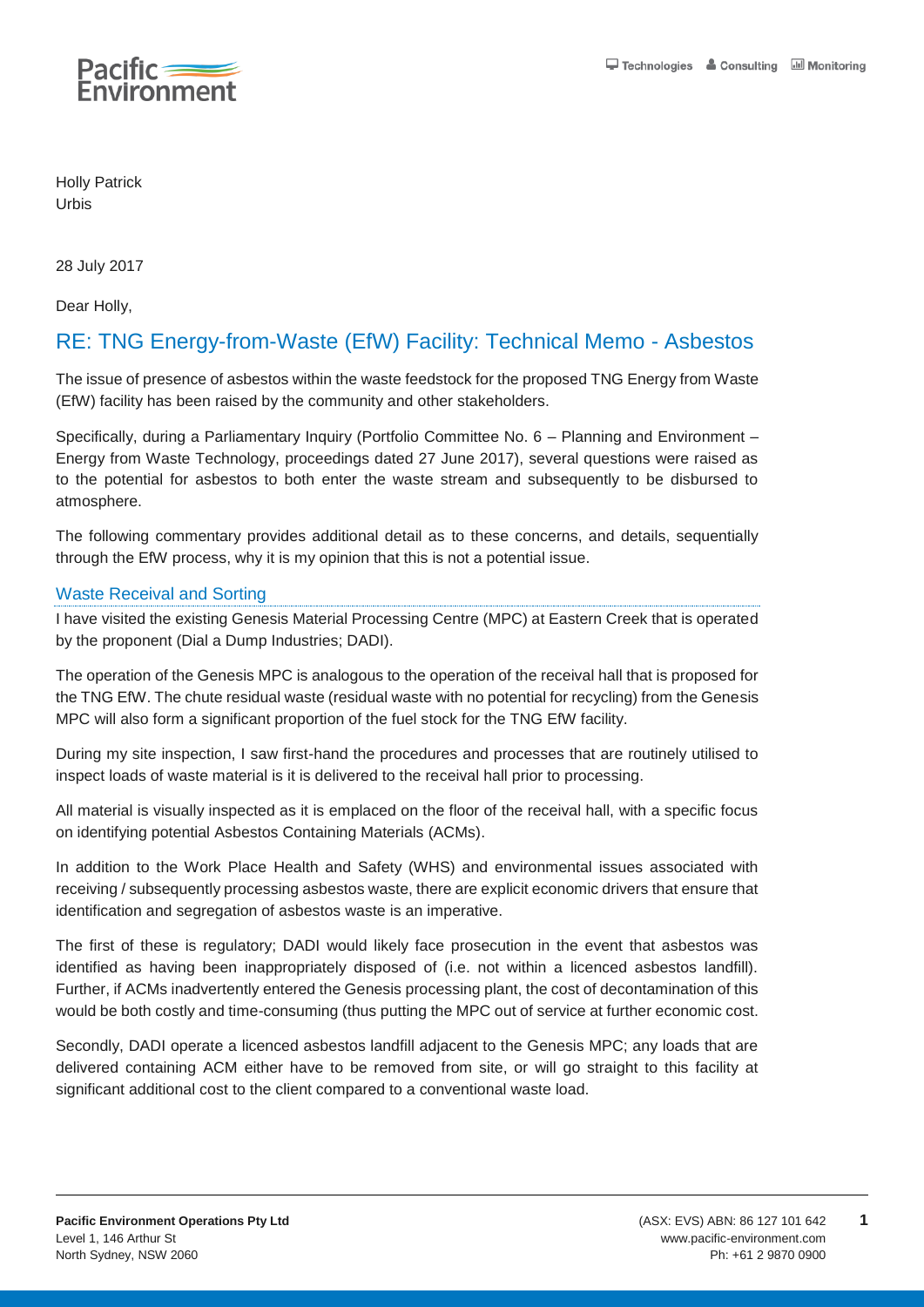

It is therefore considered that there are significant drivers to ensure that ACM are identified at the point of delivery. It is considered extremely unlikely that ACM will enter the EfW facility fuel source.

## Combustion Temperature

The owner's engineer, Ramboll, has confirmed that for the proposed TNG EfW facility, waste is ignited and burnt on the grate in the furnace at temperatures around 1,100°C and the temperature of the flue gases is thereafter kept above 850°C for at least 2 seconds in the afterburning chamber.

While these temperatures are optimal for the combustion of waste-derived fuel with a significant calorific value, this is not the case for asbestos-derived materials.

By its nature, asbestos was historically used in the construction industry due to its thermal properties – both as a thermal insulator, and as a combustion-retardant.

The common forms of asbestos used within building materials (chrysotile, amosite and crocidolite) are not flammable, and will undergo thermal decomposition when exposed to high temperatures (Kusiorowski et al, 2012).

Depending on the type of asbestos, a different temperature is required for thermal decomposition (about 700–800°C for chrysotile and more than 900°C for the amosite or crocidolite asbestos). As a result of this process, the mineral structure of the asbestos material is changed, meaning the crystalline structure (that is the cause of potential lung damage) of the asbestos is destroyed (Kusiorowski et al, 2012).

The matrix within which asbestos is contained is relevant. Typically, asbestos from construction waste may be bonded within a cement-type material. Bonded material would likely remain in situ (and be removed in larger pieces within the bottom ash).

Exposure of partially, or un-bonded, asbestos material to the high design temperatures at the furnace grate would likely cause thermal decomposition of asbestiform material, transforming it to a nonhazardous material (Kusiorowski et al, 2012).

Thermal decomposition of ACM, in addition to rendering it non-hazardous, is likely to entail that it would remain within the furnace bottom ash, which would be subsequently disposed of following stabilisation. As noted within Ramboll, 2017, material within the bottom ash extractor will be quenched with water and embedded in the clay-like matrix of the bottom ash and not be further released.

### Flue Gas Treatment

The flue gas treatment stage consists of a reactor with injection of lime and activated carbon followed by a bag house filter for PM removal, including the activated carbon. In this manner, the flue gas treatment system is designed to ensure that the stack emissions comply with in-stack emission limits regardless the content in the raw, untreated flue gas within any realistic operational range.

Bag houses comprise a network of fabric filters (or 'bags') designed to remove particulate prior to discharge to atmosphere. Within these bags, the flue gas stream passes through a layer of sorbent lime and activated carbon (known as 'filter cake'), and then through the permeable bag medium. The filter cake is periodically removed from the filter using automated methods such as reverse pulses of air. Fabric filters have a high particle removal efficiency (as noted within Ramboll, 2017; near to 100%